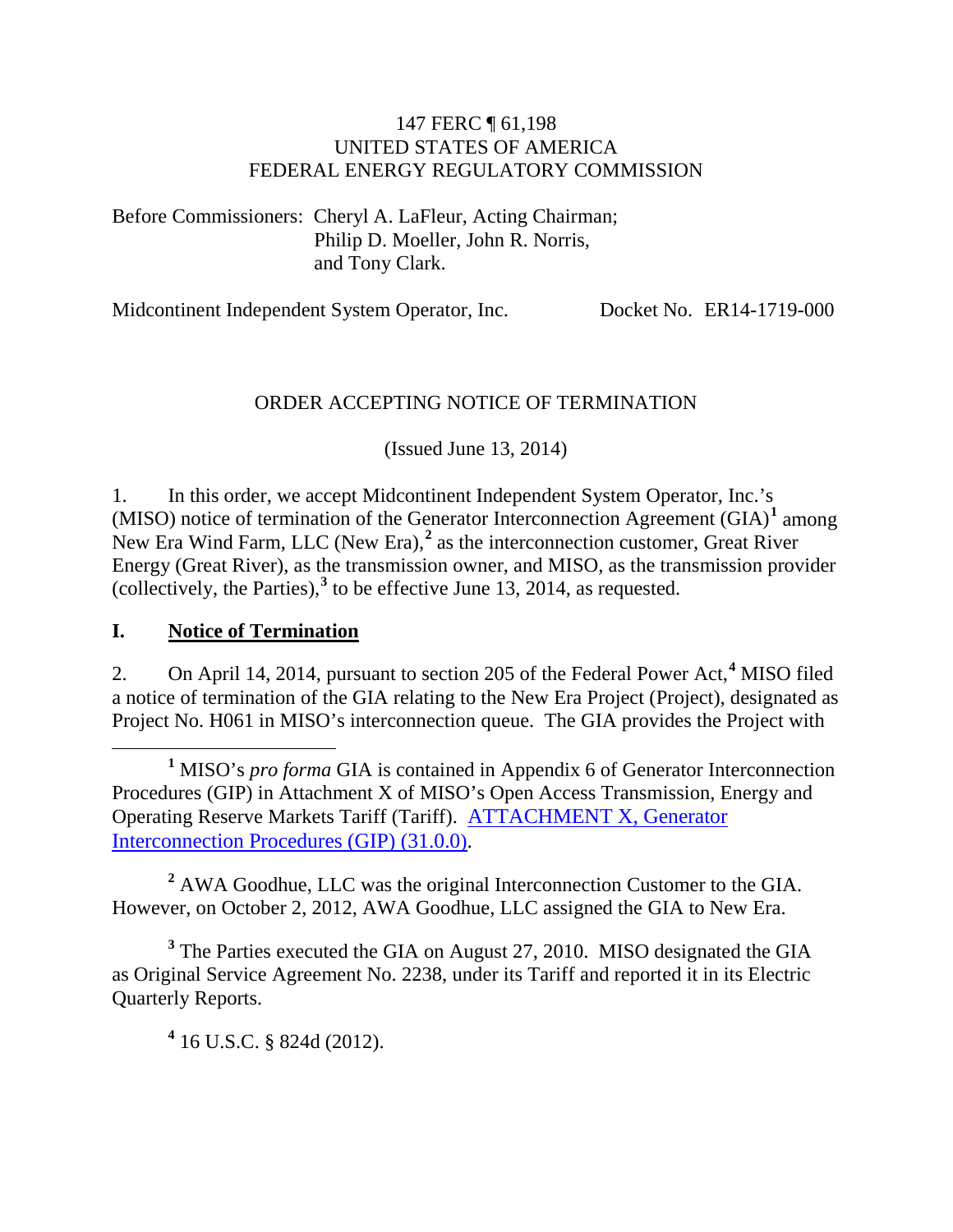Docket No. ER14-1719-000 - 2 -

39 MW of conditional Energy Resource Interconnection Service (ERIS), which would become a combined total of 39 MW of Network Resource Interconnection Service (NRIS) and ERIS, where the NRIS cannot exceed 7.8 MW upon completion of all needed facilities. The GIA also provides for a point of interconnection to Great River's 69 kV GO-VAT transmission line near Goodhue County, Minnesota.

3. MISO makes several arguments in support of its notice of termination. First, MISO maintains that New Era is in breach of its obligations under the GIA by failing to pay true-up costs for the facilities listed in Appendix A of the GIA.**[5](#page-1-0)** MISO states that these required payments are material terms of the GIA. **[6](#page-1-1)** MISO states that it provided New Era a notice of breach, notice of default, and notice of termination in accordance with the terms of the GIA.<sup>[7](#page-1-2)</sup> MISO further states that, to its knowledge, New Era has neither taken steps to fulfill its obligation and cure the breach or default, nor placed any disputed amount in escrow as required by the GIA.

4. Second, MISO argues that termination of the GIA is just and reasonable, is not unduly discriminatory, and is consistent with the public interest and Commission precedent.**[8](#page-1-3)** MISO notes that, in ruling on a proposed notice of termination in *Lakeswind I*, the Commission stated:

<span id="page-1-0"></span> **<sup>5</sup>** MISO Notice of Termination at 2. Details related to the breach are addressed in Exhibit 1 to the notice of termination, which was filed confidentially.

<span id="page-1-1"></span>**<sup>6</sup>** *Id.* at 3 (citing to Article 1 of the GIA and indicating that material terms or conditions may include, among other things, milestone payments).

<span id="page-1-2"></span>**<sup>7</sup>** *Id.* at 3-4. MISO cites the following GIA provisions as support for terminating the agreement: (1) Articles 2.3.2 and 2.3.3 (providing that any non-breaching party may terminate the GIA upon the default of a breaching party); (2) Article 1 (providing the definition of "default" as the failure of a breaching party to cure its breach in accordance with Article 17); and (3) Article 17.1.1 (providing that the failure of a breaching party to cure a breach within 30 calendar days of receiving such notice shall result in a default, but the interconnection customer shall have up to 90 calendar days to cure the breach where such breach is not capable of cure within 30 days).

<span id="page-1-3"></span>**<sup>8</sup>** MISO bases its argument on *Midwest Indep. Transmission Sys. Operator, Inc.*, 137 FERC ¶ 61,008 (2011) (*Lakeswind I*), *order on reh'g and clarification*, 141 FERC ¶ 61,097 (2012) (*Lakeswind II*).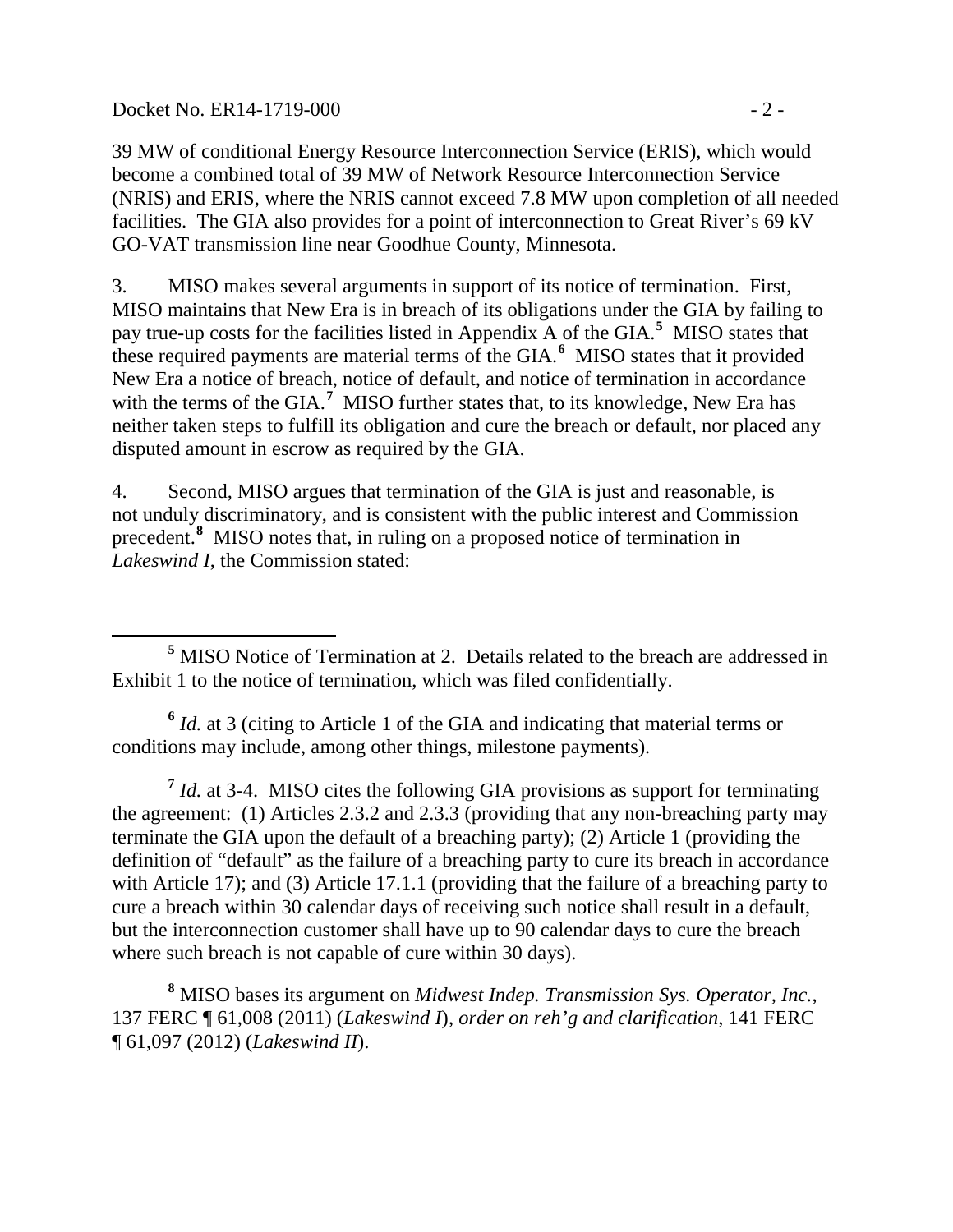Commission precedent supports acceptance of a notice of termination if the applicant demonstrates that the proposed termination is not unjust, unreasonable, unduly discriminatory or preferential, or if it is consistent with the public interest. When considering whether to extend milestones or to grant or extend a suspension, the Commission takes into account many factors, including whether the extension would harm generators lower in the interconnection queue and any uncertainty that speculative projects may present to other projects in the queue.**[9](#page-2-0)**

5. MISO argues that the Commission should accept its notice of termination under the *Lakeswind I* standard because acceptance will eliminate the harm to lower-queued projects, projects in the same group study, Great River and its rate-paying customers, and the MISO interconnection queue process that will result if the Project remains in the queue. It adds that acceptance will benefit other projects by removing uncertainty regarding whether the upgrades in the GIA will be appropriately funded. MISO states that the upgrades in this case have been constructed, but uncertainty remains because the Project does not plan to proceed and payment issues remain unresolved.

6. MISO further asserts that the Commission clarified in *Lakeswind II* that key factors in its determination not to accept a notice of termination are: (1) whether any other projects were relying on network upgrades the interconnection customer was to build and (2) whether the interconnection customer made good faith efforts to cure its default, including payment of security sufficient for the transmission owner. MISO maintains that New Era's default has not been cured, and MISO cannot permit New Era to avoid its obligations or alter its milestones until the current default is cured.

7. MISO also states that neither suspension of the GIA nor extension of its milestones is a permissible option. It maintains that the MISO Tariff no longer provides for the suspension of obligations under a GIA unless a defined "force majeure" event occurs, and no such event has occurred in this case.**[10](#page-2-1)** MISO states that, because obligations may not be suspended absent a force majeure event, MISO cannot extend milestones until New Era meets its obligations and cures the default. MISO further

<span id="page-2-0"></span> **<sup>9</sup>** MISO Notice of Termination at 5 (quoting *Lakeswind I*, 137 FERC ¶ 61,008 at P 25 (citations omitted)).

<span id="page-2-1"></span>**<sup>10</sup>** *Id.* (stating that Articles 1 and 16.1.1 of the GIA define "force majeure" to exclude economic hardship).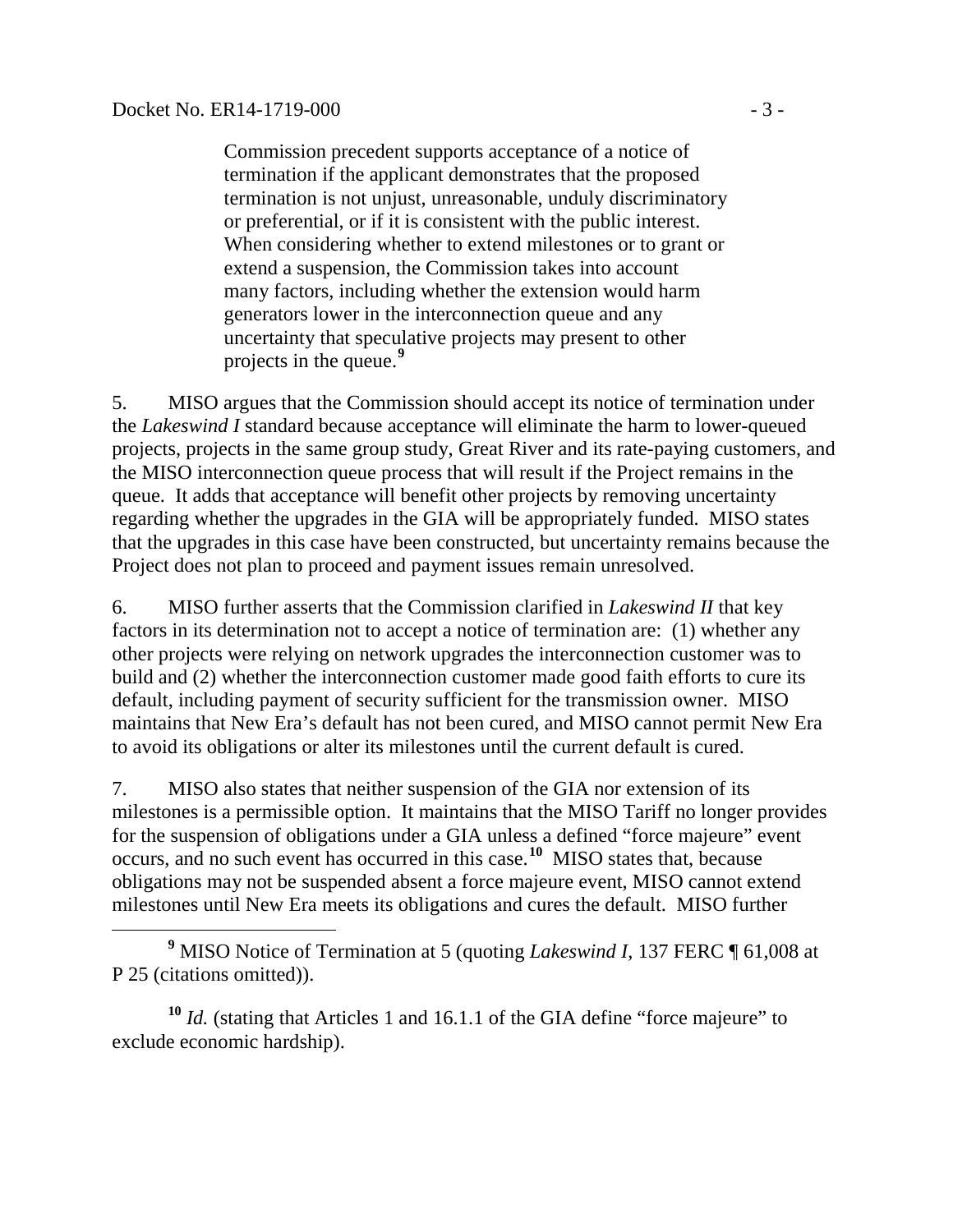Docket No. ER14-1719-000 - 4 -

indicates that, even if such an event occurs that would permit suspension of some obligations, New Era would still need to provide security to fund the necessary network upgrades to allow the related construction to proceed.**[11](#page-3-0)**

8. MISO notes that New Era's alleged uncured default demonstrates that the Project is speculative and that the Commission has found that such a project is at a greater risk of not proceeding to commercial operation, even though it has progressed to the GIA stage of the interconnection process. **[12](#page-3-1)** MISO states that its most recent queue reforms responded to the ongoing challenges created by the "late-stage terminations" that result from the decisions by interconnection customers who have executed a GIA to terminate their projects at that late stage of the interconnection process.**[13](#page-3-2)** MISO further states that the Commission emphasized the goals of "getting projects that are not making progress toward commercial operation out of the queue, and helping viable projects achieve commercial operation as soon as possible."**[14](#page-3-3)** MISO affirms that termination of the GIA would further these goals.

9. MISO states that the Commission acknowledged that requiring a project to meet obligations to demonstrate its readiness to proceed in order to remain in the queue would reduce the risk of cost shifting from late-stage terminations. Here, MISO states that New Era has demonstrated that its Project is not prepared to proceed at this time and is at increased risk for late-stage termination, a risk that harms other projects in the queue.**[15](#page-3-4)**

10. Finally, MISO states that it seeks termination of the GIA because New Era has withdrawn public permit requests before the Minnesota Public Utilities Commission (Minnesota Commission) and publicly stated that it will not pursue a wind project in the region. **[16](#page-3-5)** MISO also points out that although termination will remove the Project from

<sup>11</sup> *Id.* at 5-6 (citing to Article 5.16.1 of the GIA).

<span id="page-3-2"></span><span id="page-3-1"></span><span id="page-3-0"></span>**<sup>12</sup>** *Id.* at 6-7 (citing *Midwest Indep. Transmission Sys. Operator, Inc.*, 138 FERC ¶ 61,233 (2012) (Queue Reform Order), *order on reh'g*, 139 FERC ¶ 61,253 (2012) (Queue Reform Rehearing Order)).

**<sup>13</sup>** *Id.* at 7 (citing Queue Reform Order, 138 FERC ¶ 61,233 at P 68).

<span id="page-3-3"></span>**<sup>14</sup>** *Id.* (citing Queue Reform Order, 138 FERC ¶ 61,233 at P 30).

<span id="page-3-4"></span>**<sup>15</sup>** *Id.* at 7-8.

<span id="page-3-5"></span>**<sup>16</sup>** *Id.* at 1.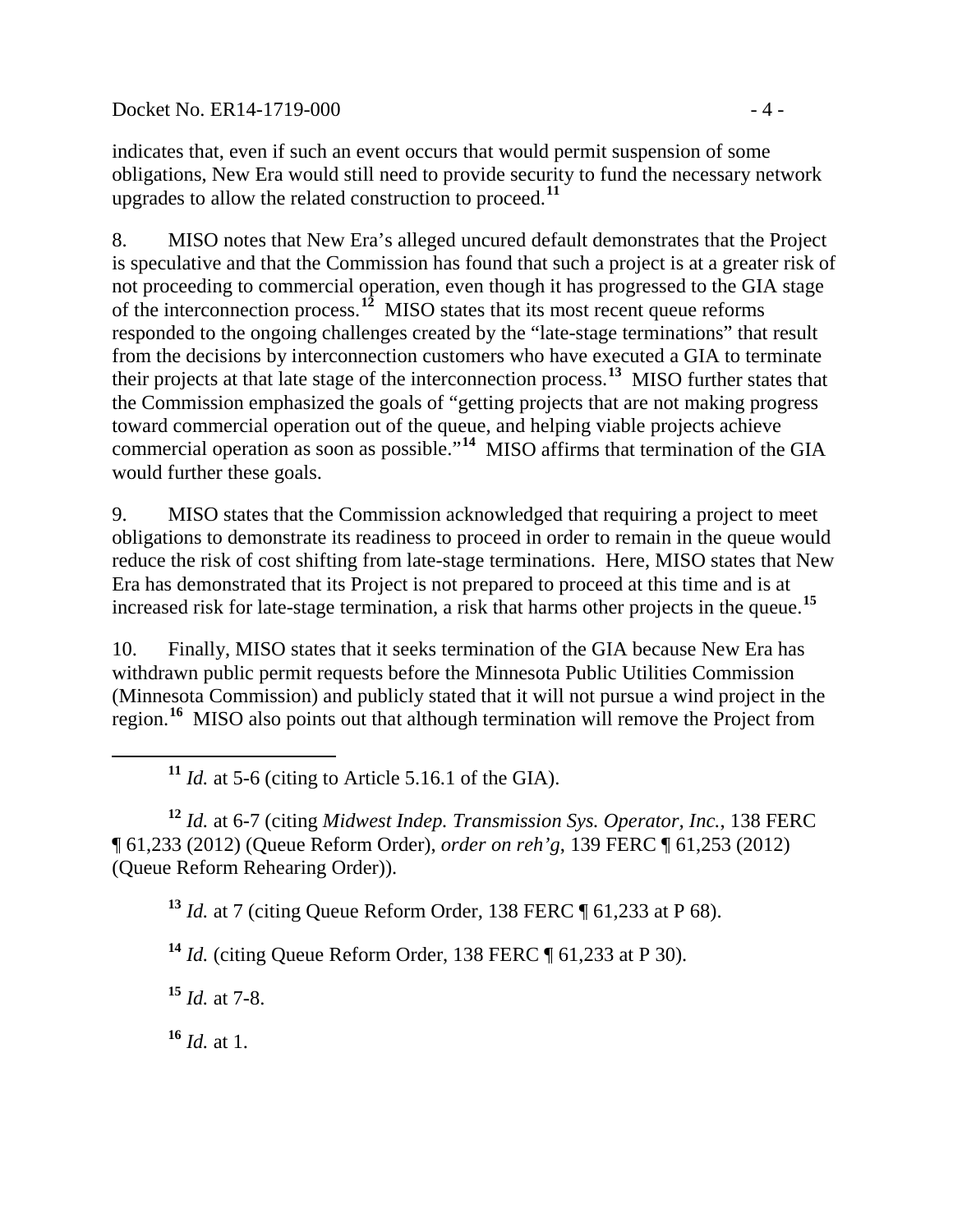Docket No. ER14-1719-000 - 5 -

the queue, New Era may submit a new interconnection request and re-enter the queue at any time, if it seeks to pursue the Project.**[17](#page-4-0)**

### **II. Notice of Filing and Responsive Pleadings**

11. Notice of MISO's filing was published in the *Federal Register*, 79 Fed. Reg. 22,668 (2014), with interventions and protests due on or before May 5, 2014. On May 5, 2014, New Era filed a timely motion to intervene and protest, and the MISO Transmission Owners**[18](#page-4-1)** filed a timely motion to intervene and comments. On May 20, 2014, MISO filed a motion for leave to answer and answer to New Era's protest, and Great River filed comments in response to New Era's protest.

12. In its protest, New Era claims that the notice of termination amounts to a wrongful termination. New Era argues that it has funded its obligations under the GIA and that the Project is neither in default nor speculative.

**<sup>17</sup>** *Id.* at 15-16.

<span id="page-4-1"></span><span id="page-4-0"></span>**<sup>18</sup>** MISO Transmission Owners for purposes of this filing consist of: Ameren Services Company, as agent for Union Electric Company d/b/a Ameren Missouri, Ameren Illinois Company d/b/a Ameren Illinois and Ameren Transmission Company of Illinois; American Transmission Company LLC; Arkansas Electric Cooperative Corporation; Big Rivers Electric Corporation; Central Minnesota Municipal Power Agency; City Water, Light & Power (Springfield, IL); Cleco Power LLC; Dairyland Power Cooperative; Duke Energy Corporation for Duke Energy Indiana, Inc.; East Texas Electric Cooperative; Entergy Arkansas, Inc.; Entergy Louisiana, LLC; Entergy Gulf States Louisiana, L.L.C.; Entergy Mississippi, Inc.; Entergy New Orleans, Inc.; Entergy Texas, Inc.; Great River Energy; Hoosier Energy Rural Electric Cooperative, Inc.; Indiana Municipal Power Agency; Indianapolis Power & Light Company; International Transmission Company d/b/a ITC*Transmission*; ITC Midwest LLC; Michigan Electric Transmission Company, LLC; MidAmerican Energy Company; Minnesota Power (and its subsidiary Superior Water, L&P); Missouri River Energy Services; Montana-Dakota Utilities Co.; Northern Indiana Public Service Company; Northern States Power Company, a Minnesota corporation, and Northern States Power Company, a Wisconsin corporation, subsidiaries of Xcel Energy Inc.; Otter Tail Power Company; Prairie Power Inc.; South Mississippi Electric Power Association; Southern Illinois Power Cooperative; Southern Indiana Gas & Electric Company (d/b/a Vectren Energy Delivery of Indiana); Southern Minnesota Municipal Power Agency; Wabash Valley Power Association, Inc.; and Wolverine Power Supply Cooperative, Inc.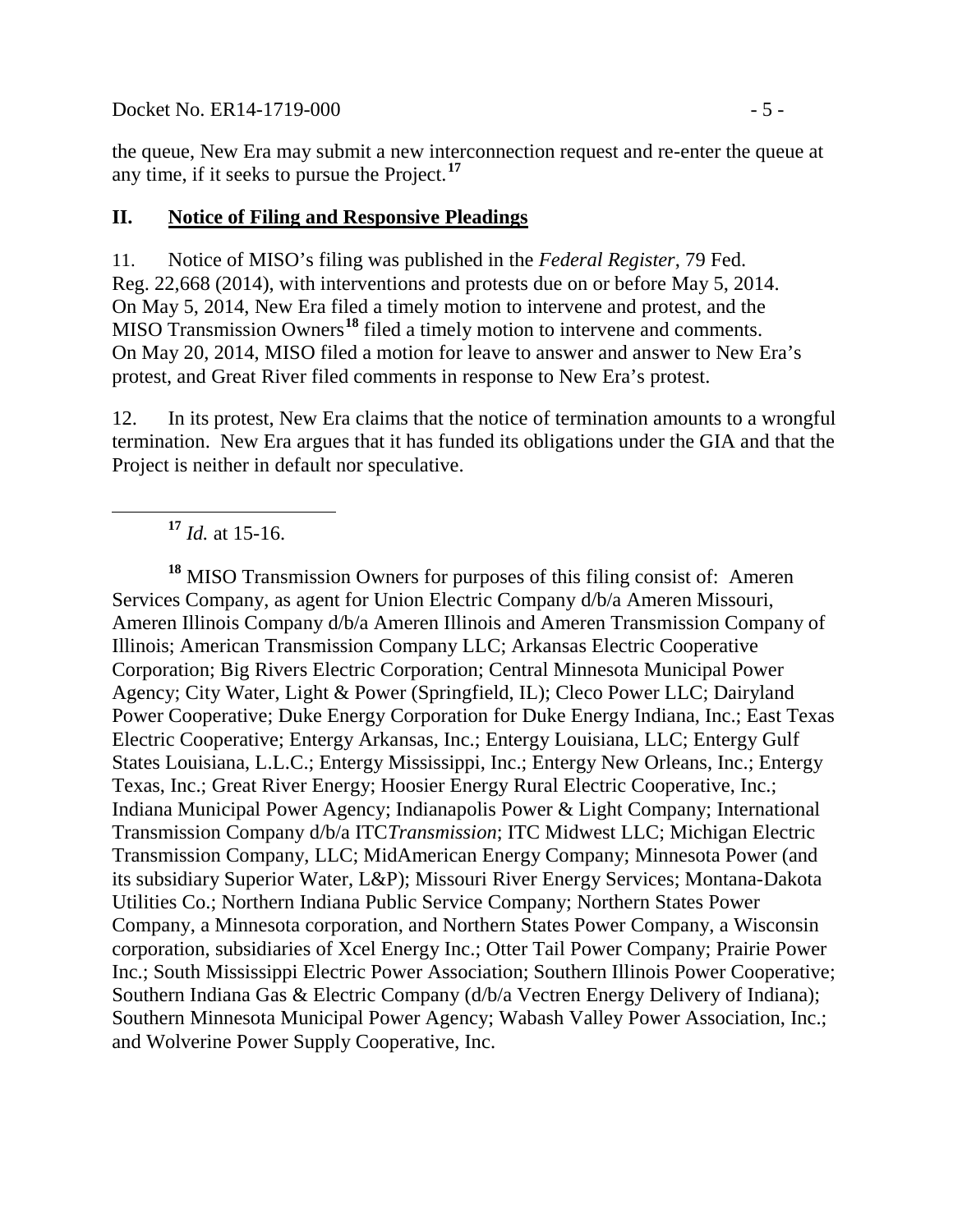### Docket No. ER14-1719-000 - 6 -

13. New Era states that Great River has yet to provide reasonable documentation showing that the true-up costs that MISO claims are owed in excess of New Era's cash deposits were appropriately approved by a change order or prudently incurred. According to New Era, Great River stated that such costs were approved in a change order by New Era's prior upstream owner, but Great River has yet to provide any evidence of such approval or a detailed breakdown of its cost overruns. New Era asserts that until Great River provides such information, New Era does not agree that it owes the amount in dispute or that it is in default under the GIA.**[19](#page-5-0)**

14. New Era argues that the notice of termination seeks a disproportionate remedy and should be found unjust and unreasonable and not consistent with the public interest for several reasons. New Era states that it has satisfied its contractual obligations to post approximately \$3 million dollars in cash deposits to fund activities under the GIA and a related Facilities Construction Agreement (FCA). According to New Era, MISO is seeking to terminate the GIA over \$14,000 (net amount) that is in dispute, representing the difference between asserted cost overruns incurred by Great River (approximately \$79,000) and funds held by MISO (approximately \$65,000) in New Era's interconnection study, which could be applied to the remaining amounts owed to Great River, once the Parties have shared reasonable documentation to support the cost overruns and the approved change order. New Era also points out that approximately \$114,000 in excess funds is being held under the FCA, which could be released and used to satisfy Great River's demands. **[20](#page-5-1)**

15. New Era asserts that MISO did not and cannot present any specific evidence of actual harm to other interconnection customers that will be prevented if the notice of termination is accepted since New Era's network upgrades are completed and fully paid for (except for the disputed amount). New Era believes that given the substantial work already performed and paid for under the GIA and FCA, it is more reasonable for the Commission to assist the Parties with substantive discussions that will resolve the dispute.

16. Further, New Era maintains that MISO has failed to establish that the Project is speculative. New Era states that MISO asks the Commission to accept the general notion that New Era's default means that the Project is *ipso facto* speculative. However, New Era argues that MISO's *ipso facto* argument risks labeling projects that have

<span id="page-5-1"></span>**<sup>20</sup>** *Id.* at 8-9.

<span id="page-5-0"></span>**<sup>19</sup>** New Era Protest at 3.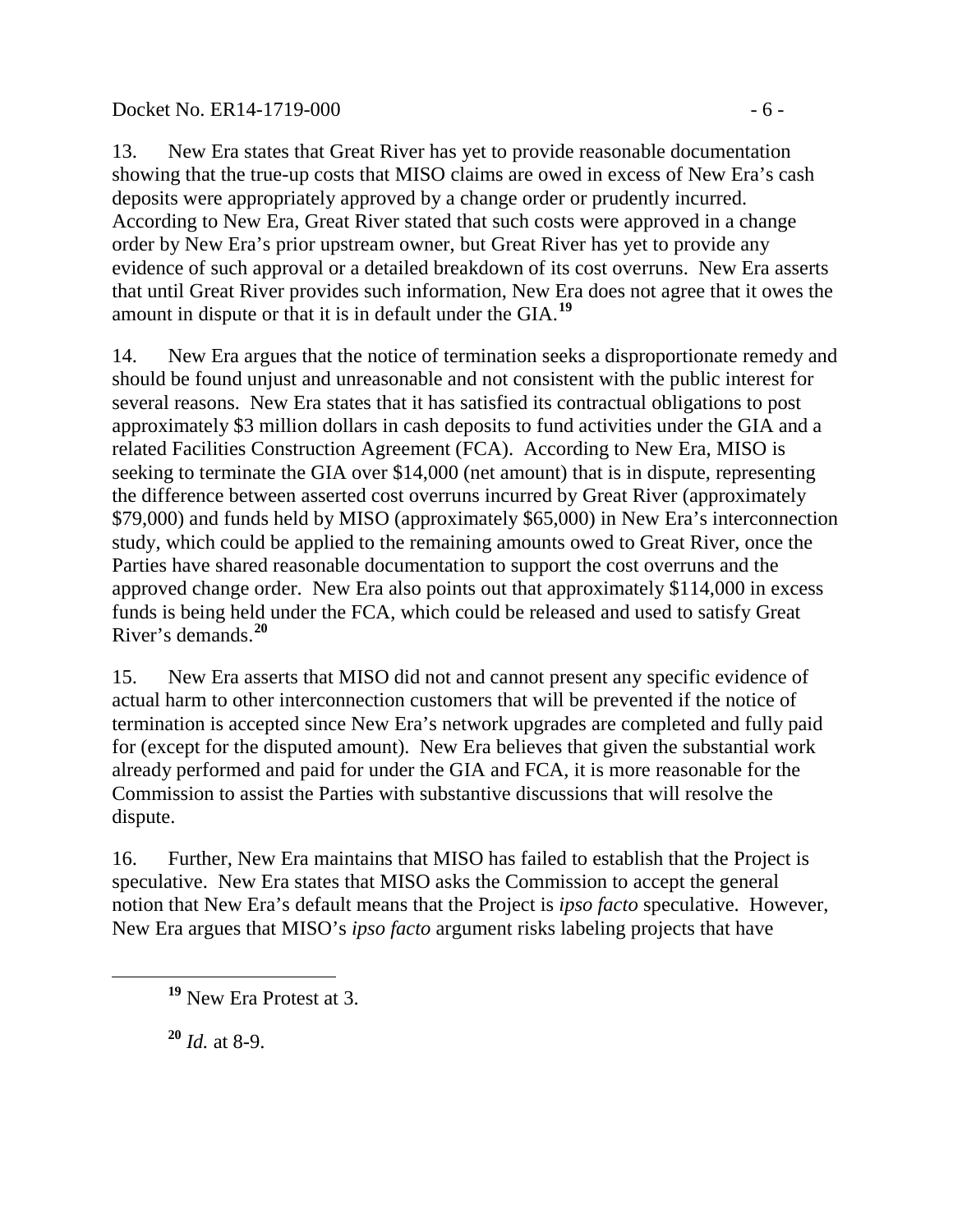Docket No. ER14-1719-000 - 7 -

experienced a minor default as being speculative, a notion that fails to acknowledge that even viable projects may sometimes encounter a default.**[21](#page-6-0)**

17. New Era requests waiver of Section 4.4.4 of Attachment X of the MISO Tariff, so that the Parties under the GIA can negotiate an extension to the Commercial Operation Date through December 31, 2016. New Era contends that the Commission has previously granted one-time waivers of tariffs in situations where (i) the underlying error was made in good faith; (ii) the waiver is of limited scope; (iii) a concrete problem must be remedied; and (iv) the waiver does not have undesirable consequences, such as harming third parties.<sup>[22](#page-6-1)</sup> Further, New Era maintains that when the Commission is considering whether to extend milestones under an interconnection agreement, the Commission takes into account many factors, including whether the extension would harm generators lower in the interconnection queue and any uncertainty that speculative projects may present to other projects in the queue.**[23](#page-6-2)**

18. Finally, New Era requests that the Commission assign a settlement judge to assist the Parties to the GIA in resolving the issues over the disputed costs, given the limited success it has had in discussions with MISO. New Era also requests that the settlement judge assist the Parties in amending the GIA to reflect the proposed revisions to the Commercial Operation Date, as mentioned above.

19. The MISO Transmission Owners state that they support the notice of termination because it is just and reasonable, not unduly discriminatory or preferential, and necessary

**<sup>21</sup>** *Id.* at 10.

<span id="page-6-1"></span><span id="page-6-0"></span>**<sup>22</sup>** New Era Protest at 12 (citing *ISO New England–EnerNOC, Inc*., 122 FERC ¶ 61,297 (2008); *Acushnet Co*., 122 FERC ¶ 61,045 (2008); *Cent. Vermont Pub. Serv. Corp*., 121 FERC ¶ 61,225 (2007); *Waterbury Generation, LLC*, 120 FERC ¶ 61,007 (2007)).

<span id="page-6-2"></span>**<sup>23</sup>** New Era Protest at 12-13 (citing *Midwest Indep. Transmission Sys. Operator, Inc.*, 130 FERC  $\P$  61,124 (2010) (finding no showing that extending the commercial operation date will harm lower-queued interconnection customers); *Midwest Indep. Transmission Sys. Operator, Inc*., 130 FERC ¶ 61,172 (2010) (finding that a proposed revision to the commercial operation date will not disadvantage a lower-queued interconnection request or the interconnection customer); *Illinois Power Co*., 120 FERC ¶ 61,237 (2007) (finding that a lower-queued generator will not be harmed by an additional suspension period and that the interconnection customer actively seeks to continue progress)).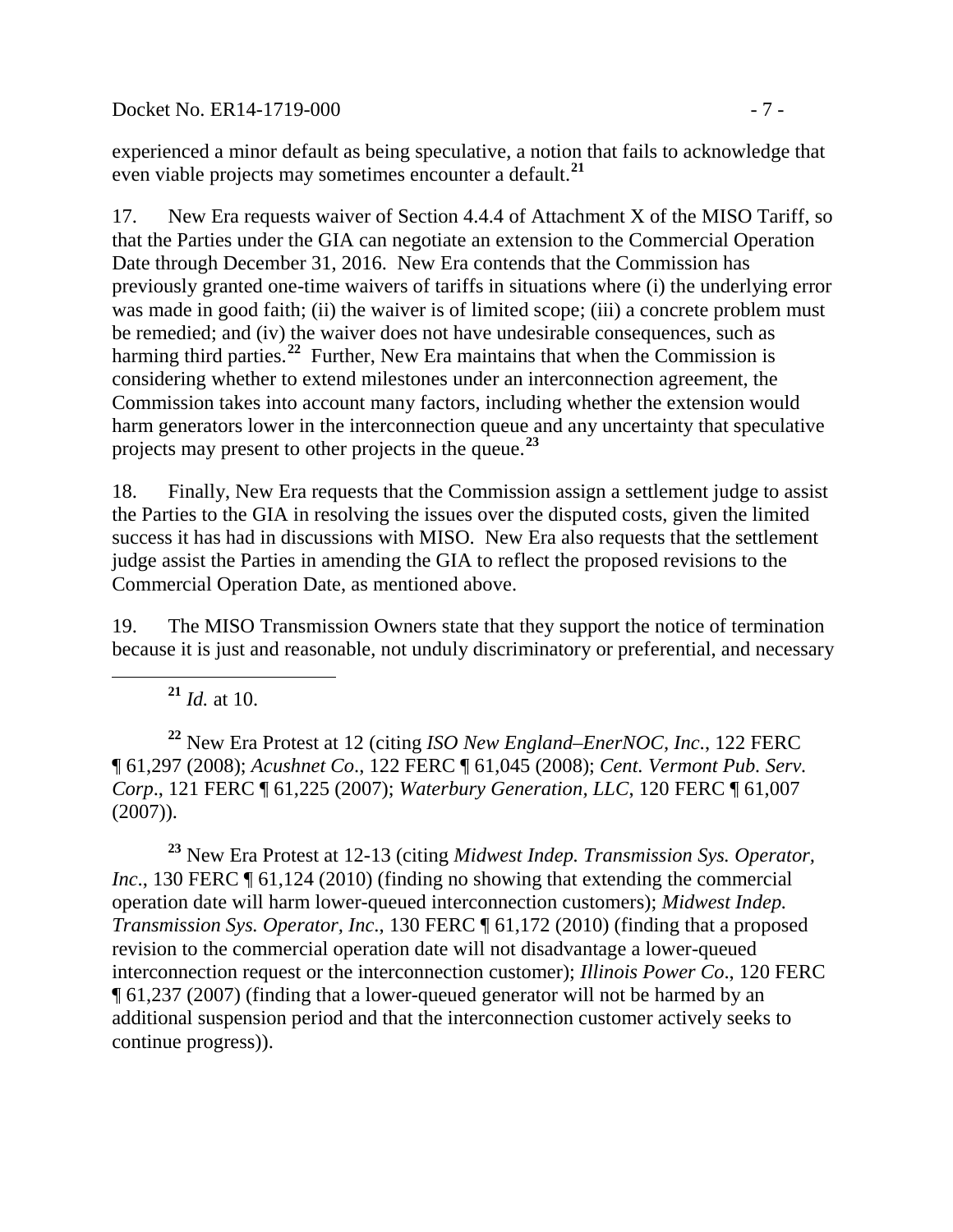### Docket No. ER14-1719-000 - 8 -

to remove uncertainty that can adversely affect lower-queued projects and other parties. The MISO Transmission Owners maintain that the potential adverse effect of cascading restudies further merits acceptance of the notice of termination. They also state that MISO and the affected transmission owners should be protected from having to expend resources for speculative projects, and that lower-queued interconnection customers are entitled to greater certainty. The MISO Transmission Owners state that it is detrimental to the market if a party to an agreement can escape the consequences of its breach. They further argue that the proposed termination is consistent with the position the Commission took in *Lakeswind I* and *Lakeswind II*.

20. In its answer, MISO maintains that the Commission should reject New Era's protest. MISO reiterates that New Era failed to make payments and was sent notices of breach and default prior to the termination of the filing, consistent with the terms of the GIA. MISO indicates that if New Era disputed costs billed to it under the GIA, New Era should have responded to the notices by placing funds in escrow, pursuant to Article 12.4 of the GIA. MISO states that New Era did not do so.

21. In response to New Era's argument that its interconnection study deposits could be redirected to an escrow account or used to pay any disputed amount, MISO contends that study deposits are retained until used for appropriate study purposes or are refunded pursuant to the MISO Tariff when the project is withdrawn or reaches commercial operation. MISO maintains that New Era has not met either of these conditions.

22. MISO continues to argue that if the Project cannot provide the disputed amount in escrow or make payments from additional funds, its viability is necessarily in doubt and prolonging the Project would heighten the risk of "late-stage termination" in the future. It further states that by not terminating the Project, harm exists to other interconnection customers that will not know whether the Project will proceed and to transmission owners that have not been paid for upgrades and that must plan and deploy resources based on a speculative project.

23. In response to New Era's contention that a settlement judge could resolve the issues regarding the disputed costs, MISO argues that a resolution from a settlement judge would ignore the underlying issue in the instant proceeding. It states that even if New Era could resolve the cost dispute, there is no evidence that the Project would proceed and substantial evidence that it would not, as New Era has withdrawn permits and informed the Minnesota Commission that it no longer intends to develop a project in Goodhue County. MISO asserts that New Era's withdrawal of permit requests and termination of power purchase agreements demonstrates a lack of readiness.

24. MISO further states that it does not agree that the Parties made a "good faith" error in not amending the GIA to extend the Commercial Operation Date. It also states that further delaying the Project without a commitment to proceed harms the queue and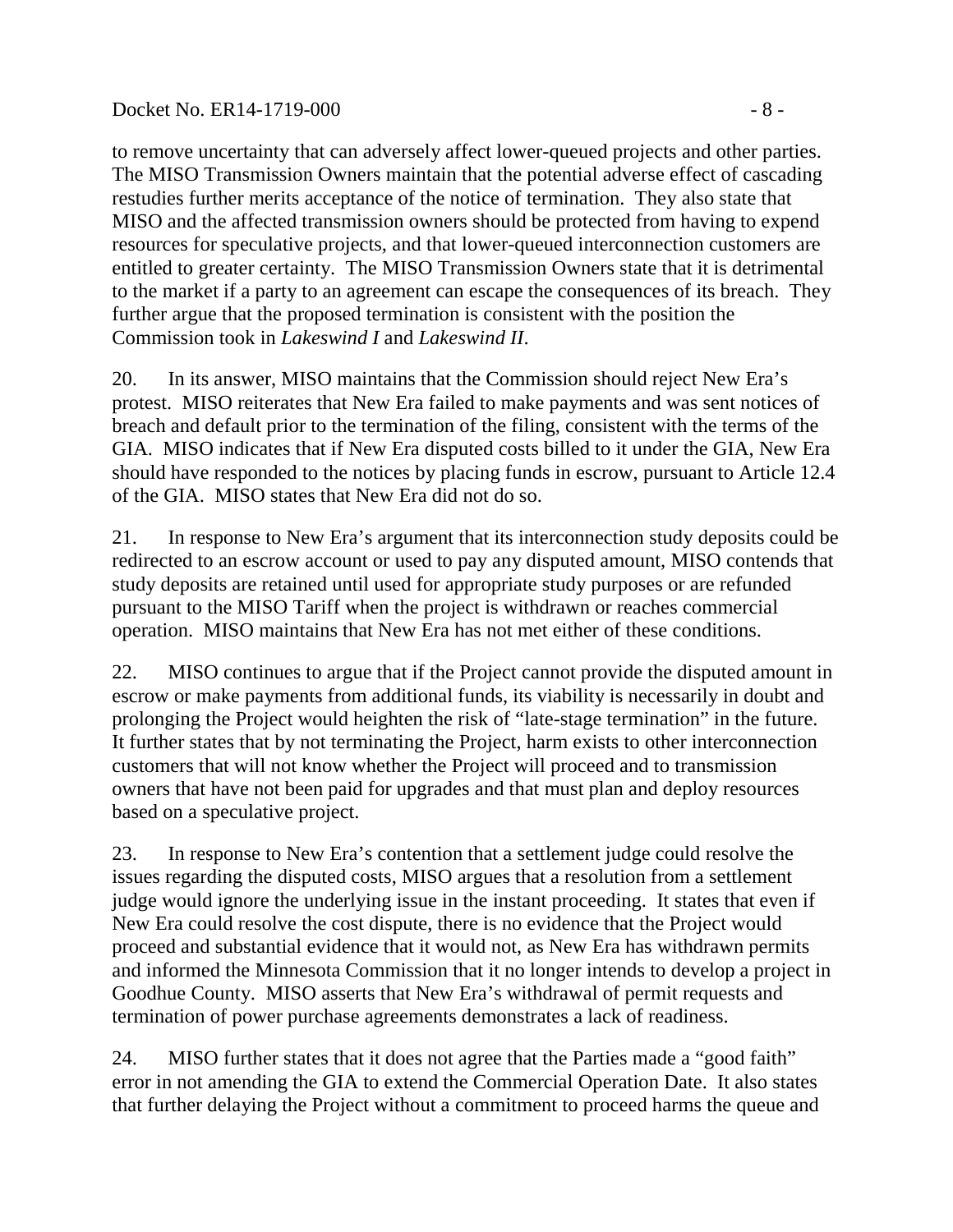Docket No. ER14-1719-000 - 9 -

the transmission owners that must account for the Project for planning purposes. MISO further points out that New Era provided no support for its claim that its "strategic partner" can overcome the "difficult political and regulatory burdens" related to the Project.<sup>[24](#page-8-0)</sup> Accordingly, MISO requests that the Commission accept the notice of termination, and reiterates that New Era may submit a new interconnection request and re-enter the queue at any time under MISO's GIP.

25. In its comments, Great River confirms that the costs it charged to New Era were prudently incurred and consistent with the terms of the GIA. It states that the actual costs exceeded the estimated costs by \$79,169.14 because of a change in the number and type of structures Great River was required to install. Great River explains that this change was due to a change in the configuration of an interconnected substation being constructed by Xcel Energy after the effective date of the GIA, and that New Era was aware of this change. Additionally, Great River indicates that it forwarded New Era a summary cost analysis and was unaware that the summary was considered insufficient by New Era.

## **III. Discussion**

# **A. Procedural Matters**

<span id="page-8-2"></span>26. Pursuant to Rule 214 of the Commission's Rules of Practice and Procedure, 18 C.F.R § 385.214 (2013), the timely, unopposed motions to intervene serve to make the entities that filed them parties to this proceeding.

27. Rule 213(a)(2) of the Commission's Rules of Practice and Procedure, 18 C.F.R. § 385.213(a)(2) (2013), prohibits an answer to a protest and answer unless otherwise ordered by the decisional authority. We will accept MISO's answer and Great River's comments because they have provided information that assisted us in our decisionmaking process.

## **B. Substantive Matters**

<span id="page-8-0"></span>28. Commission precedent supports acceptance of a notice of termination if the applicant demonstrates that the proposed termination is not unjust, unreasonable, unduly discriminatory, or preferential,<sup>[25](#page-8-1)</sup> or if it is consistent with the public interest.<sup>[26](#page-8-2)</sup> When

**<sup>24</sup>** MISO Answer at 8 (citing to New Era Protest at 13).

<span id="page-8-1"></span>**<sup>25</sup>** *See, e.g.*, *Allegheny Power System, Inc*., 102 FERC ¶ 61,318, at P 9 (2003).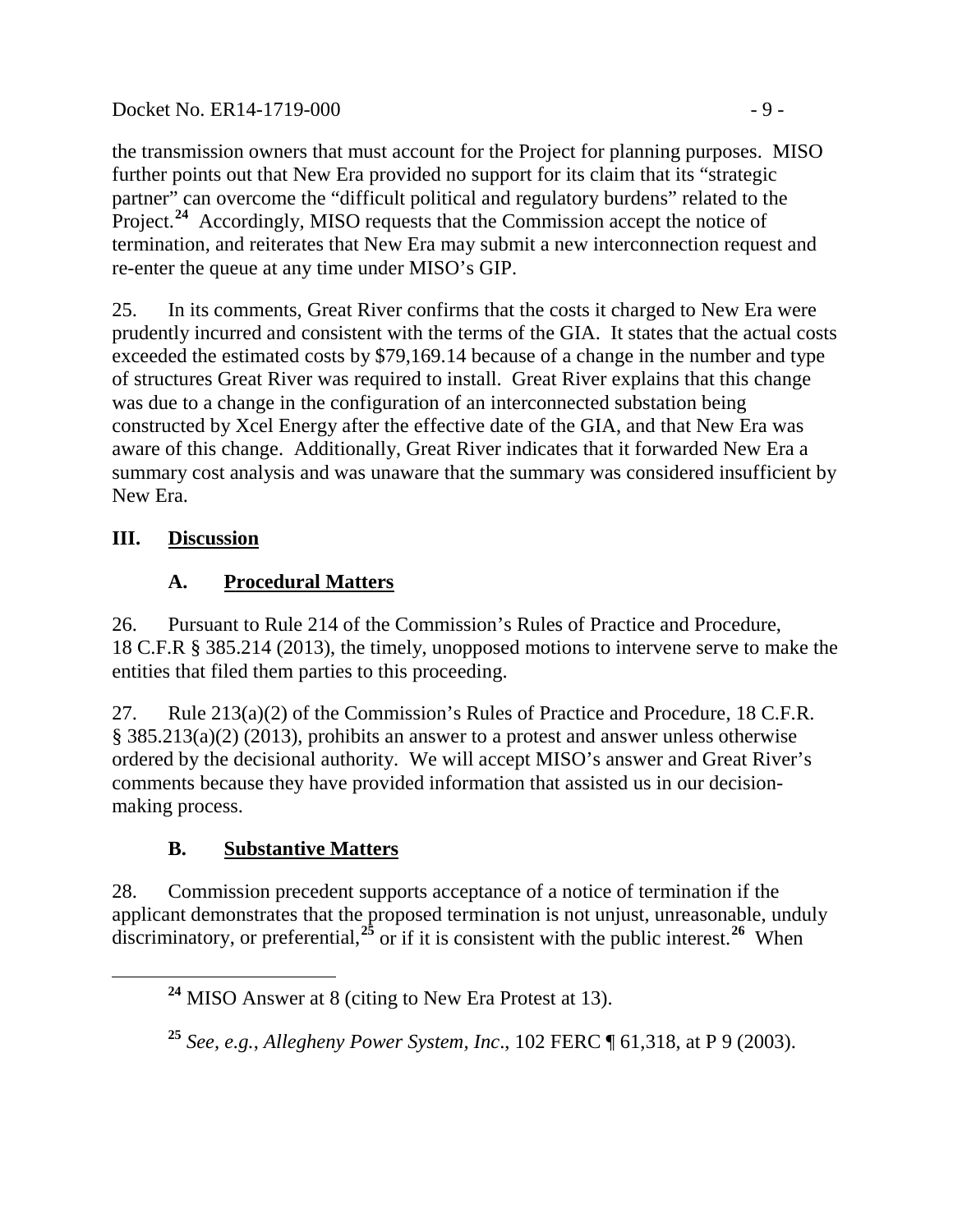Docket No. ER14-1719-000 - 10 -

considering whether to extend milestones or to grant or extend a suspension, the Commission takes into account many factors, including whether the extension would harm generators lower in the interconnection queue and any uncertainty that speculative projects may present to other projects in the queue.**[27](#page-9-0)**

29. In the instant case, we find that New Era failed to meet a required milestone under the GIA.**[28](#page-9-1)** MISO followed the procedures in its Tariff by submitting to New Era a notice of breach, a notice of default, and a notice of termination.**[29](#page-9-2)** Under Article 17.1.1 of the GIA, the failure of the breaching party to cure a breach within 30 calendar days of receiving a notice of breach shall result in a default, but the interconnection customer shall have up to 90 calendar days to cure the breach where such breach cannot be cured in the 30-day period. We do not find evidence in the record before us that New Era cured the breach at issue. The facts in this case differ from the facts in *Lakeswind I*, where the interconnection customer showed good faith efforts to cure its breach and posted security that was sufficient to the transmission owner.**[30](#page-9-3)**

30. As both parties recognize, the Commission, in considering whether to extend milestones or to grant or extend a suspension, takes into account certain factors, including

 **<sup>26</sup>** *See, e.g.*, *Duke Energy Moss Landing LLC*, 83 FERC ¶ 61,318, at 62,306 (1998), *order on reh'g*, 86 FERC ¶ 61,227 (1999).

<span id="page-9-0"></span>**<sup>27</sup>** *See, e.g.*, *Midwest Indep. Transmission Sys. Operator, Inc.*, 130 FERC ¶ 61,124 (2010); *Midwest Indep. Transmission Sys. Operator, Inc.*, 130 FERC ¶ 61,172 (2010); *Illinois Power Co*., 120 FERC ¶ 61,237 (2007).

<span id="page-9-1"></span>**<sup>28</sup>** We note that MISO provides specific details in support of its argument in an exhibit to its notice of termination that it has designated as privileged. However, New Era provides information on MISO's allegations in its protest. We find that this information, along with the other public filings in the proceeding, is sufficient to allow us to rule on MISO's proposal without recourse to any material that has been designated privileged.

<span id="page-9-2"></span><sup>29</sup> In its protest, New Era does not dispute the fact that MISO submitted a notice of breach, a notice of default, and a notice of termination.

<span id="page-9-3"></span>**<sup>30</sup>** *Compare Lakeswind I*, 137 FERC ¶ 61,008 at PP 24, 29, *with Ellerth Wind LLC*, *Midwest Indep. Transmission Sys. Operator, Inc.*, 143 FERC ¶ 61,114 (2013) (accepting MISO notice of termination for a project that had not met milestone payments), *reh'g denied*, 145 FERC ¶ 61,038 (2013).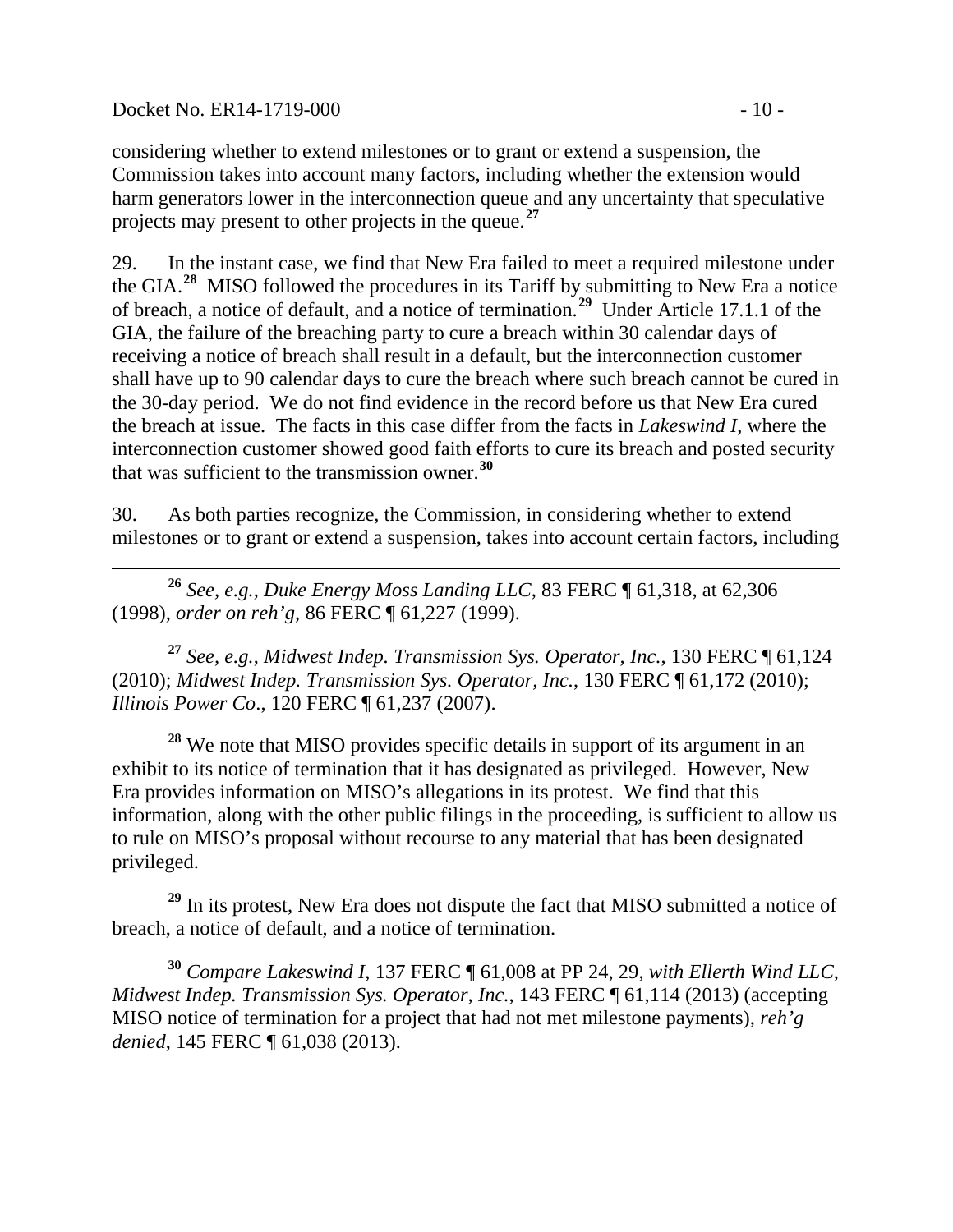#### Docket No. ER14-1719-000 - 11 -

whether the extension would harm generators lower in the interconnection queue and any uncertainty that speculative projects may present to other projects in the queue. First, we agree with MISO that suspension is not an option in the instant case, as the MISO Tariff provides that suspension may only occur based on a force majeure event.**[31](#page-10-0)** New Era does not argue any such event has occurred. Second, as to the adjustment of milestones, we find no record to support that that New Era would qualify to change its Commercial Operation Date, as the GIP only allows changes in the Commercial Operation Date under narrow circumstances that are not present here.**[32](#page-10-1)**

31. Under the particular facts of this case, we find that the extension of milestones, without further evidence of intent to cure, may present harm to lower queued interconnection customers in the form of uncertainty, cascading restudies, and shifted costs necessitated if the project is removed from the queue at a later date. While New Era argues that there is no harm done in this case because the network upgrades are completed and paid for (with the exception of the disputed true-up costs) and no other customers are relying on its upgrades at the moment, the potential harm still exists for interconnection customers that will not know whether the Project will proceed and for transmission owners that must account for the Project for planning purposes. Furthermore, despite New Era's attempt to apply *Lakeswind I* in support of its request that the Commission require MISO to amend the milestones in the GIA, there is a key distinguishing factor between the cases: Lakeswind requested that its milestones be amended to reflect its revised cost responsibility, while New Era is seeking an extension of time to account for setbacks it claims were caused by "NIMBY-ism and controversial wildlife impacts" that stalled construction on New Era's generating facility.<sup>[33](#page-10-2)</sup> The

<span id="page-10-2"></span>**<sup>33</sup>** *See* New Era Protest at 11, 13 (referring also to "unforeseen public opposition that requires a developer to reassess its development strategy" and "regulatory delays" that resulted from the "NIMBY-ism and potential wildlife impacts" mentioned above).

<span id="page-10-0"></span>**<sup>31</sup>** Section 5.16.1 of the GIP provides that the interconnection customer will not suspend unless a force majeure event occurs.

<span id="page-10-1"></span>**<sup>32</sup>** Section 4.4.4 of the GIP provides that the transmission provider will not unreasonably withhold approval of an interconnection customer's proposed change to the Commercial Operation Date if that change is the result of (a) a change in milestones of another party to the GIA or (b) a change in a higher queued interconnection request, provided in either case these changes do not exceed three years beyond the original Commercial Operation Date.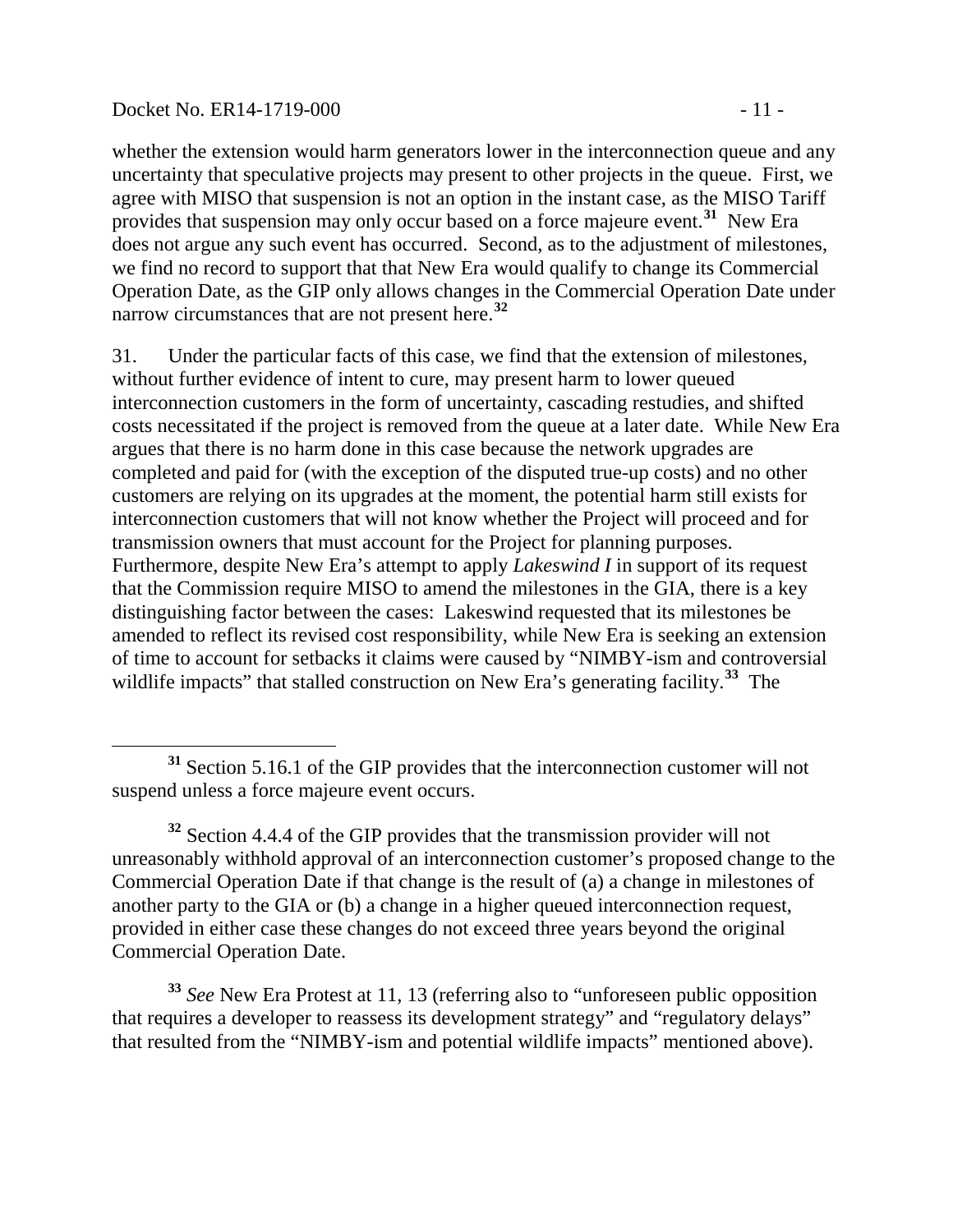Docket No. ER14-1719-000 - 12 -

Commission does not find New Era's argument to be sufficiently compelling to show that the extension of the milestones is appropriate.

32. Furthermore, the Commission has previously stated that "MISO [has] provided compelling evidence that the ability of customers to wait for long lead times to almost expire before terminating their GIA has caused a significant number of restudies to be necessary and that these restudies adversely impacted other customers that are trying to reach commercial operation."**[34](#page-11-0)** In fact, MISO's queue reforms and the more stringent tariff standards adopted under it were intended to meet the Commission's goals of "discouraging speculative or unviable projects from entering the queue [and] getting projects that are not making progress toward commercial operation out of the queue."**[35](#page-11-1)** Therefore, we find that the proposed termination was not unjust, unreasonable, unduly discriminatory, or preferential.

33. We deny New Era's requests for settlement proceedings to resolve the issues over the disputed costs and extend the May 11, 2011 Commercial Operation Date. **[36](#page-11-2)** We find that MISO followed the appropriate provisions of its Tariff, and has no obligation under the terms of the GIA to renegotiate New Era's milestones. The Commission has stated that an interconnection customer that fails to meet its requirements may be in breach and subject to the termination provisions of the GIA.<sup>[37](#page-11-3)</sup> We also note that there are dispute resolution provisions under the GIA to properly handle the disputed costs.**[38](#page-11-4)** In addition, we note that the GIA will continue to be in effect after termination to the extent necessary

**<sup>34</sup>** Queue Reform Order, 138 FERC ¶ 61,233 at P 181.

**<sup>35</sup>** *Id.* P 30.

<span id="page-11-2"></span><span id="page-11-1"></span><span id="page-11-0"></span>**<sup>36</sup>** Regarding the disputed amount billed by Great River, the Commission encourages the parties to begin alternative dispute resolution (ADR) procedures to address the issues raised in the filings. The parties may avail themselves of ADR, available through the Commission's Dispute Resolution Service helpline at (877) 337-2237 or at (202) 502-6651, under which the parties must voluntarily agree to submit their dispute for mediation and to comply with various requirements outlined in the Commission's Rules of Practice and Procedure. *See* 18 C.F.R. § 385.604 (2013).

<span id="page-11-3"></span>**<sup>37</sup>** *Lakeswind II*, 141 FERC ¶ 61,097 at P 41.

<span id="page-11-4"></span>**<sup>38</sup>** Article 27 of the GIA provides the procedures for disputes.